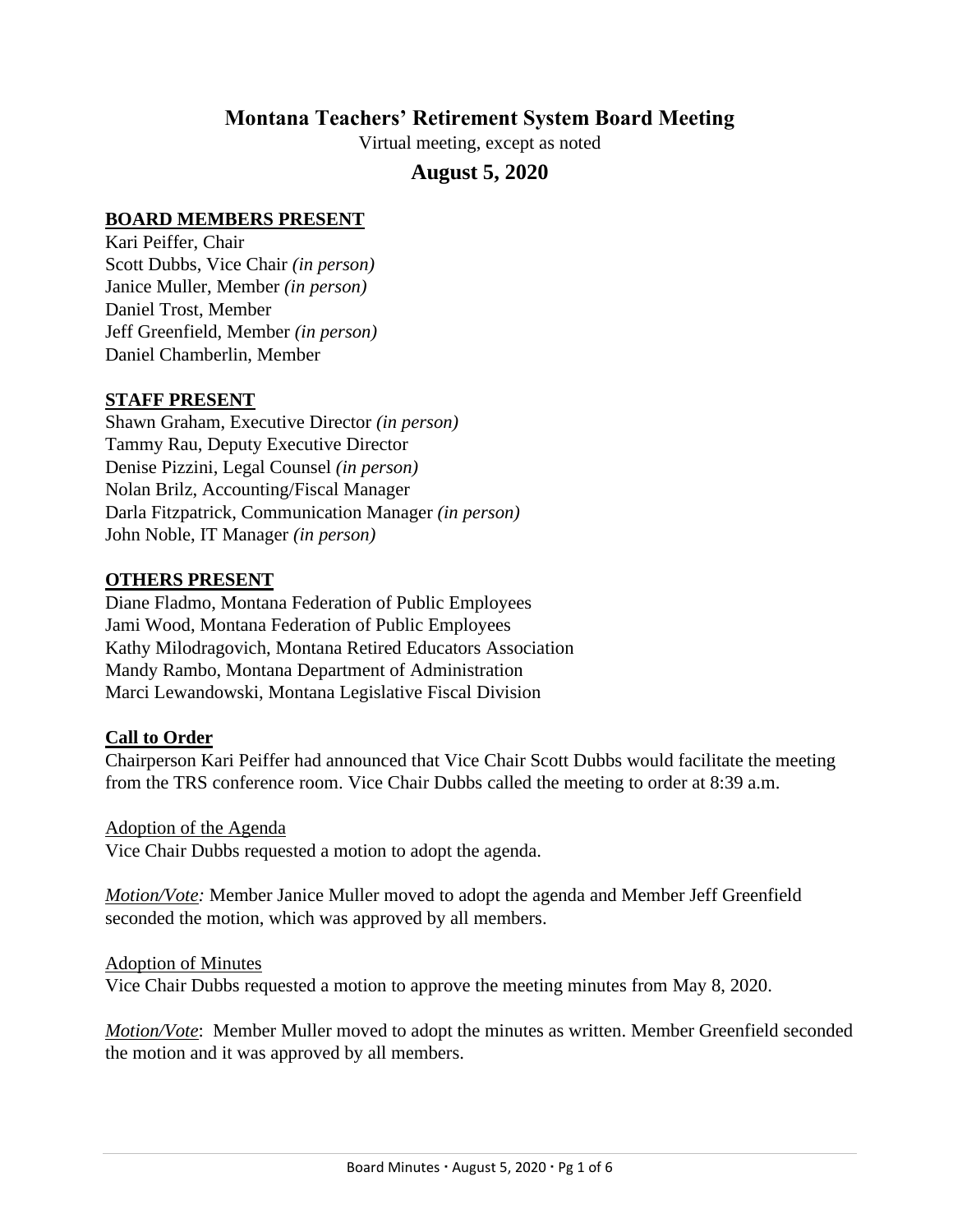## **Public Comment on Board Related Items**

Vice Chair Dubbs provided an opportunity for members of the public to comment on any public matter not on the agenda and within the jurisdiction of the Board. There were no comments.

### **Executive Director's Report**

#### 2021 Draft Legislation

Executive Director Shawn Graham presented two bill drafts for the upcoming legislative session. A housekeeping bill would add language in §19-20-101, MCA stating that cash paid in lieu of a benefit is not earned compensation if the employee had a choice between cash or the benefit. This will ensure the law clearly reflects TRS's long-standing practice and treatment of such cash payments. The draft bill includes other minor clarifications and corrections to existing language.

Another bill draft seeks to increase the Montana University System's employer supplemental contribution to a rate that would amortize the unfunded liability of their TRS members by July 1, 2033 as required by law. TRS is obligated to periodically review and update the supplemental contribution rate, although the Legislature has not authorized an increase since 2007.

#### Legislative Interim Committee Update

Mr. Graham and Dore Schwinden, Executive Director of the Montana Public Employee Retirement Administration (MPERA), have been asked to attend the August 11-12, 2020 meeting of the Legislative Finance Committee, along with Todd Green from the actuarial firm Cavanaugh Macdonald. Members of the LFC have several questions about the risk analyses that Cavanaugh Macdonald recently performed for TRS and MPERA.

Mr. Graham also will present the results of TRS's July 1, 2020 actuarial valuation to the State Administration and Veterans' Affairs (SAVA) committee in late October.

#### Operations Update

TRS offices remain closed to the public under current COVID-19 guidelines. Mr. Graham reported that, if a member is unaware of this and arrives at the front door, TRS has masks available and can provide in-person assistance rather than turning them away. Four employees including Mr. Graham work onsite, two split their time between the office and home, and 15 work primarily from home.

Joyce Love, TRS accountant, has announced plans to retire in early September. Christian Ward, currently a TRS accounting technician, applied for and was selected to fill Ms. Love's position.

#### Public Comment There was no comment.

### Executive Summary – Agency IT Plan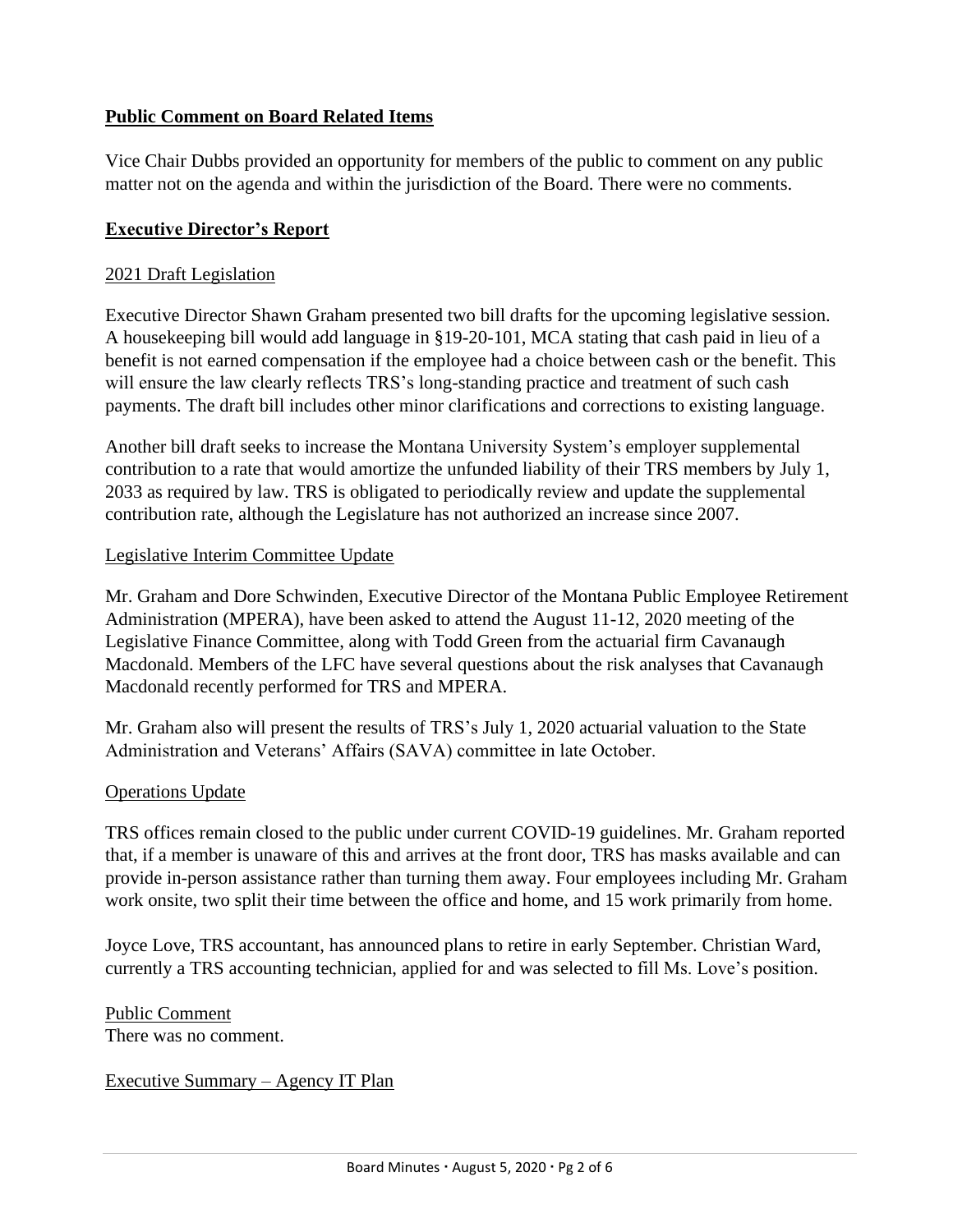Members of the Board were provided a copy of TRS's information technology plan for the next biennium, which has been approved by the State's CIO, Tim Bottenfield. John Noble, TRS IT manager, provided an overview of the plan for members of the Board.

### **Administrative Business**

### NCTR Trustee Workshop

Vice Chair Dubbs provided a report on the annual trustee workshop, which was held as a virtual event this year. In addition to standard topics, this year's workshop addressed the challenges faced by teachers and students in this environment of remote learning as well as the economic and political impacts of the pandemic.

### Investment Report

Member Greenfield reported that the Board of Investments is the custodian for business loans available through the CARES Act and they held many virtual meetings to set up the necessary business processes and ensure the process is working well. As for investments, TRS is outperforming its peers and assets have largely recovered to the levels seen before the market downturn earlier this year. In response to a question from Member Daniel Chamberlin, Member Greenfield explained that because the BOI takes a long-term view of investments, near-term factors such as presidential elections and recent technology trends generally are not discussed.

### FY 2020 Financial Statements and Budget Reports

Nolan Brilz, TRS Fiscal and Accounting manager, reviewed the fund balance statement as of June 30, 2020. As Mr. Greenfield mentioned, TRS investments are down compared to the same period last year but administrative expenses also are down. Mr. Brilz confirmed no budget amendment was needed as the FY 2020 operating budget ended with a small surplus. Good communication with employers helped ensure all submitted their June 2020 contribution reports on time.

### 2020 Tentative Meeting Dates

Tentative dates for upcoming meetings are Friday, October 9 and Friday, December 4, 2020.

Public Comment There was no comment.

### Next Meeting Date

All members of the Board confirmed the next meeting date of October 9, 2020.

# **Board Training**

### TRS Funding and Benefits Policy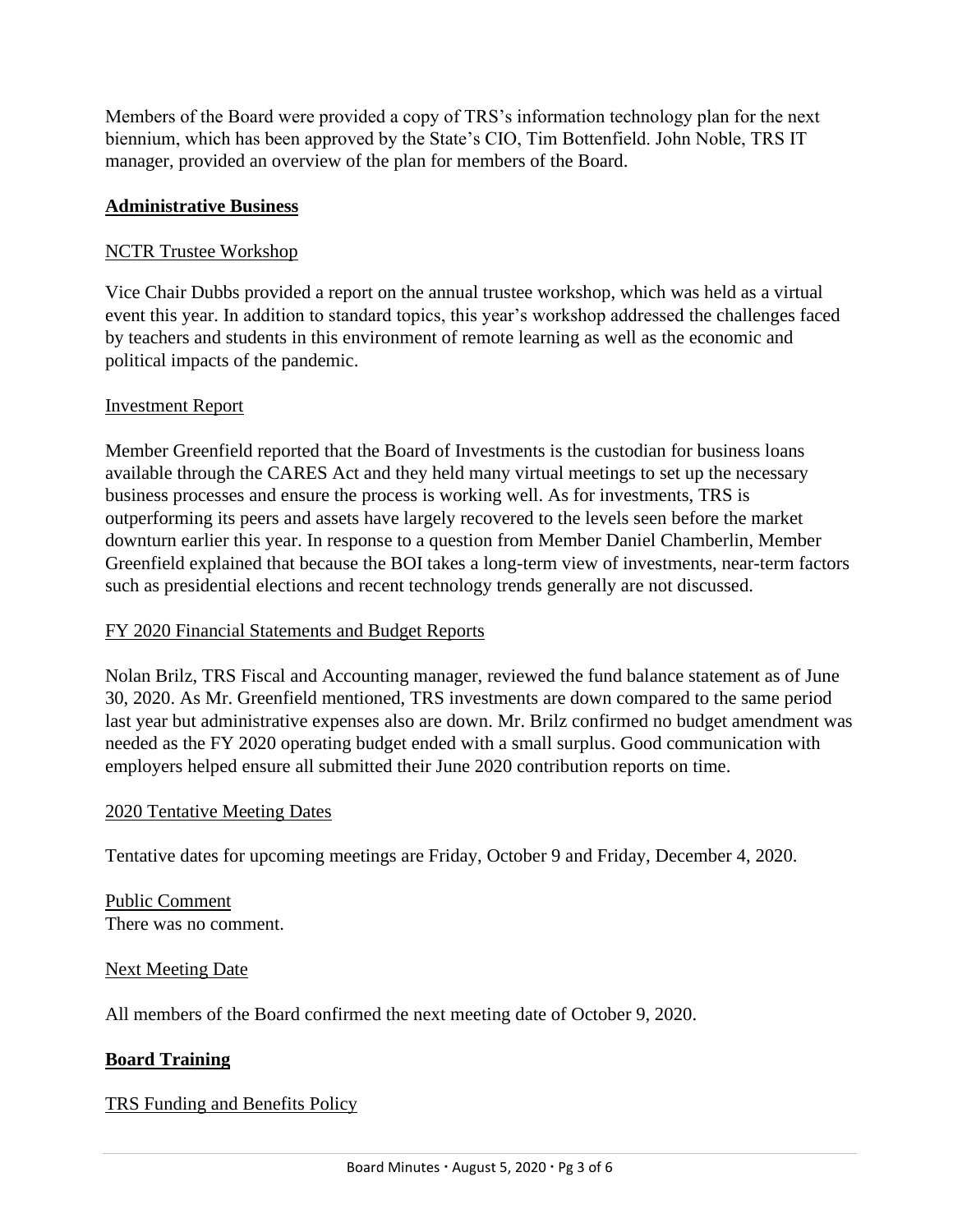Mr. Graham reviewed the policy with members of the Board and commented that the actuarial firm Gabriel Roeder Smith recently praised the policy in its actuarial audit. Mr. Graham believes it is important for the Board to review it ahead of the upcoming 2021 legislative session.

The funding policy prescribes the frequency of actuarial valuations, experience studies, and actuarial audits and it outlines the criteria to be applied by the Board when supporting or opposing legislation or when requesting changes to funding or benefits. Members of the Board are satisfied with the policy as written and had no further questions or suggestions.

Public Comment There was no comment.

## **Legal Counsel's Report**

## Summary of Legal Issues

Chief Legal Counsel Denise Pizzini provided an update on two pending contested cases.

There was a motion for summary judgment in the Thane matter and the hearings examiner's proposed order was in Mr. Thane's favor, agreeing that TRS's definition of earned compensation does not support its determination on cash paid in lieu of a benefit. The issue will come back before the Board and Mr. Thane's attorney will be in contact with members regarding next steps.

The other contested case (Zabrocki) was taken to district court in Helena for judicial review and the court issued its order in TRS's favor. Mr. Zabrocki has appealed to the Montana Supreme Court, where the case is subject to mandatory mediation. Each party soon will provide pre-mediation statements on the issues to be resolved on appeal.

### **Communication Update**

### Survey Results

TRS Communication Manager Darla Fitzpatrick provided a follow-up report on the recent member opinion survey. The Montana Federation of Public Employees promoted the survey among their membership, which increased participation to nearly 1,300 active and retired members.

Based on self-reported age ranges, 33% of the active members who responded are in the Baby Boomer generation, 45% are Generation X, and 22% are Millennials. A large majority in all age groups reported being satisfied with TRS as a component of their compensation and believe a defined benefit pension can help with recruitment and retention of teachers. The oldest members were the most confident about financial security in retirement, while millennials reported the lowest participation in other retirement savings opportunities at work.

Retirees offered hundreds of comments and suggestions for today's teachers, such as to save as much as possible and to get involved politically to protect the retirement system. Several retirees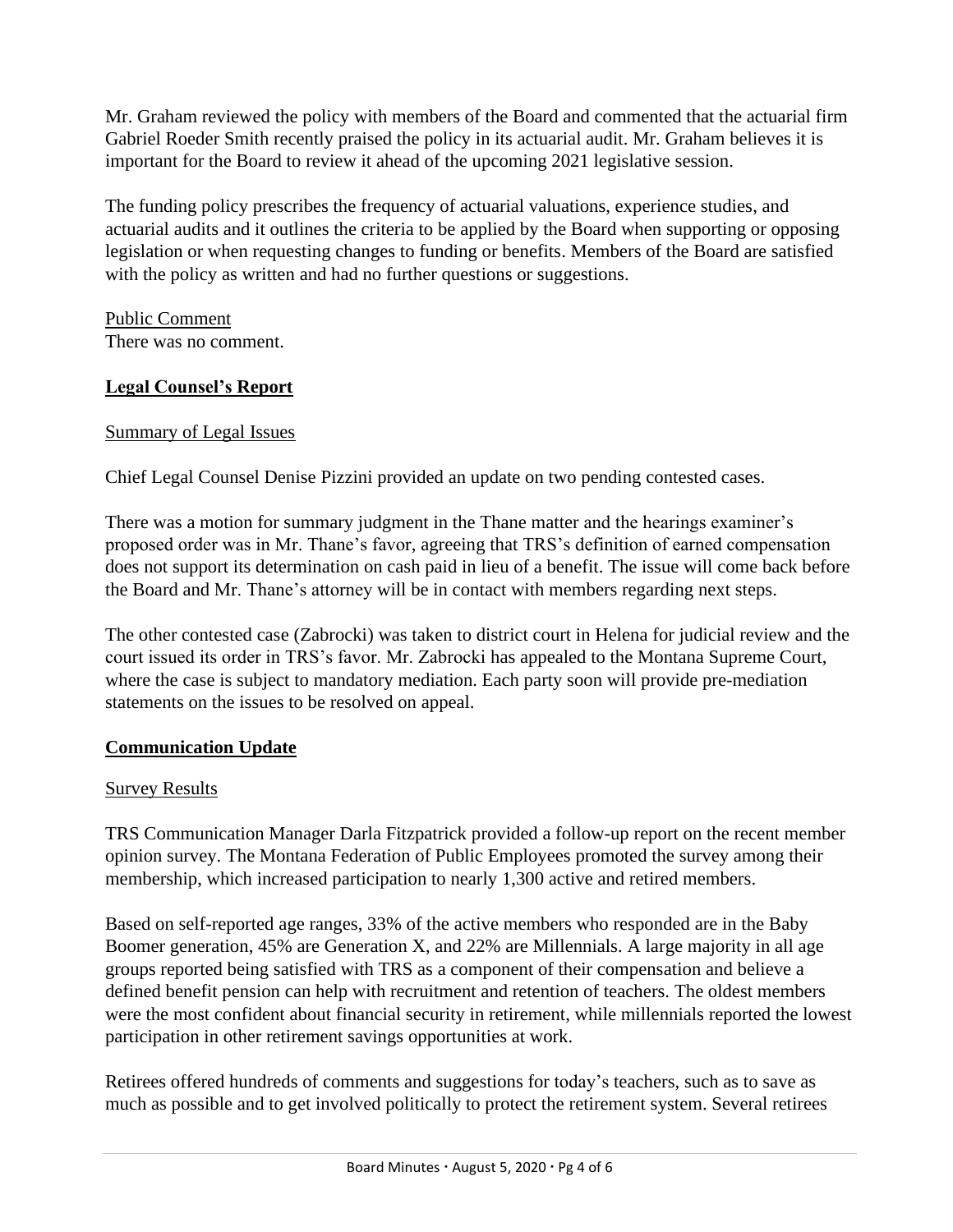said they wish they had learned more about TRS earlier in their careers. TRS will keep these and other suggestions in mind for future educational materials.

### Draft Newsletter

Ms. Fitzpatrick reviewed a draft of the upcoming TRS Horizons newsletter, which includes a summary of survey results and articles on other recent events, including the COVID-19 shutdown.

### Public Comment

Diane Fladmo of MFPE thanked TRS for conducting the survey and for allowing MFPE to help promote it. She also appreciates TRS's efforts to educate members about their pension and about the potential for harm by legislators and others who are unsupportive of public pensions.

## **Executive Director's Report**

### Long Range Planning

One year ago, the TRS Board and management team produced a comprehensive strategic plan for 2019-2021 and updated the TRS mission statement, vision, guiding principles and purpose. Mr. Graham gave a progress report on the goals and objectives presented on the strategic planning commitment worksheet. Many goals are completed or in progress, while a few that involve inperson collaboration or additional staffing have been postponed due to the shutdown.

Public Comment There was no comment.

### TRS Building

Mr. Graham reviewed the appraisal of the TRS building at 1500 East Sixth Avenue, which was adjusted to account for recent renovations and the long-term lease agreement already in place. Board members were pleased with the return on investment related to the renovations and they agreed that selling the property to the Board of Investments for the "as is" market value of \$1.41 million is financially prudent. Proceeds would be deposited into the Consolidated Asset Pension Pool (CAPP) with other TRS assets.

*Motion/Vote:* Member Chamberlin made a motion to authorize Mr. Graham to negotiate a buy-sell agreement with the Board of Investments. Member Greenfield seconded the motion. There was no further discussion and the motion was passed unanimously.

Public Comment There was no comment.

### *Closed Meeting*

Executive Session to Discuss Litigation Strategy The meeting was closed to the public at 11:25 a.m. to discuss a contested case matter.